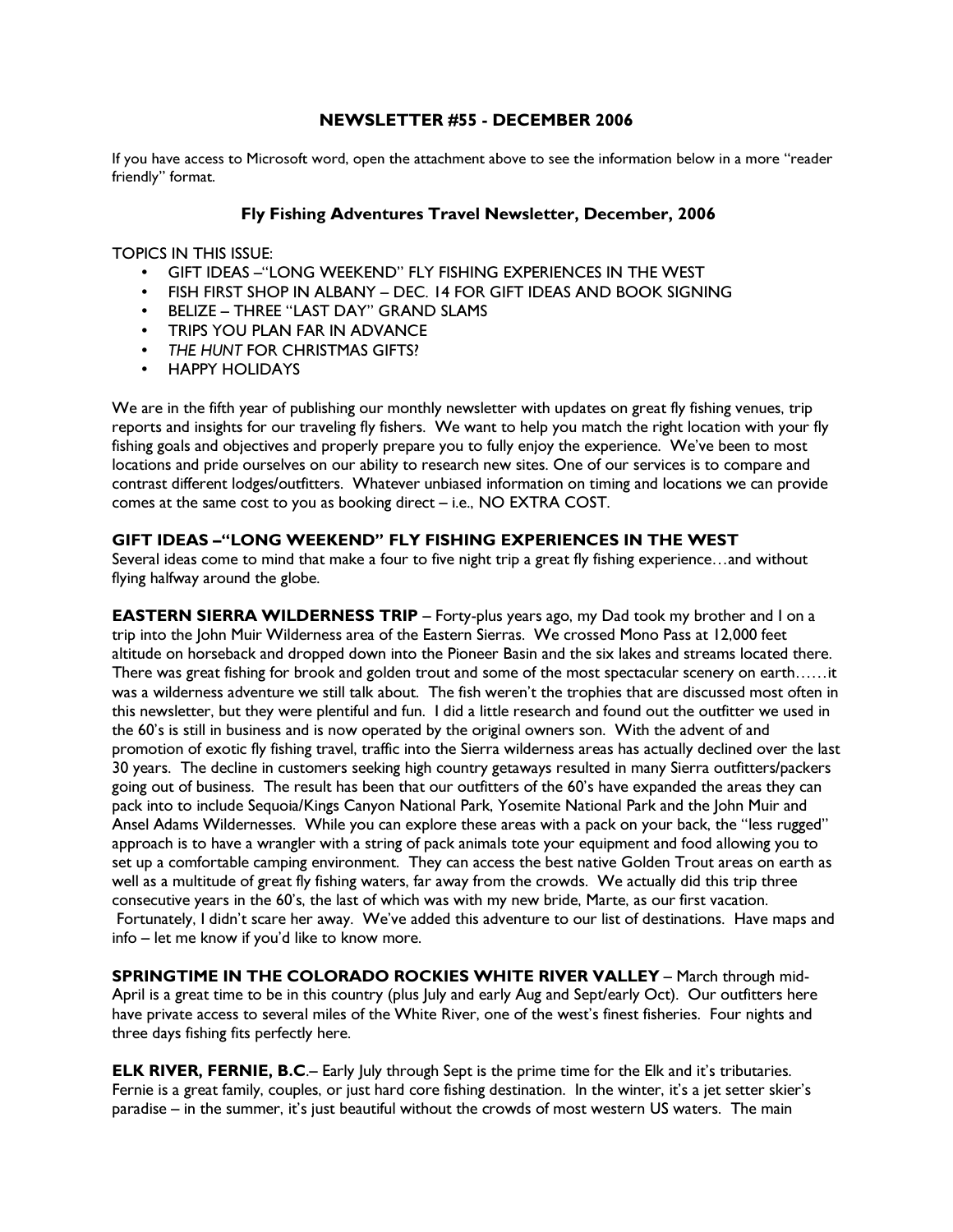attractions are possibly the finest Bull Trout fishery remaining (due to the protection the B.C. government has provided) and lots of eager West Slope Cutthroat. Good for new fly fishers and well as the vets. Can be a four or five night experience.

**BLACKWATER RIVER FLOAT TRIP** – if you want to rough it a little more, the wild rainbows of the Blackwater River in B.C. can provide numerous targets to liven up a float trip down the Blackwater. If you're timing is right on this river, you can have 50 fish days, all on dry flys. Great family outdoor experience.

## OVERNIGHT FLOAT TRIP THROUGH THE SOUTH FORK OF THE SNAKE RIVER

CANYON – a neat three or four night experience in eastern Idaho with the centerpiece being an overnight float trip through the South Fork of the Snake River Canyon. For the overnight in the canyon, our outfitters have a comfortable, permanent tent camp – not really very rough and great food. Lots of approaches to filling another day or two in the area.

THREE FORKS RANCH, COLORADO – the "cat's meow" of private water fly fishing operations in the lower 48. Only drawbacks are it's pricey and hard to find space. Booked full for next summer except for openings for two rods Aug. 3 – 7.

NORTHERN CALIFORNIA: CLEARWATER LODGE – California's finest fly fishing operation, Clearwater Lodge on the Pit River in Northern California, has several different programs for newcomers to fly fishing as well as veterans……and an airplane isn't necessary.

## FISH FIRST SHOP IN ALBANY – DEC. 14 FOR GIFT IDEAS AND BOOK SIGNING

I'll be in the Fish First shop in Albany (near Berkeley) from 11:30 through the afternoon of Dec 14 to personalize gift copies of THE HUNT. Also, we'll have all our slide presentations with us and are available to view and discuss most destinations, especially the type of trips that may fit into a Christmas stocking. See the Fish First website for directions - www.fishfirst.com

## BELIZE – THREE "LAST DAY" GRAND SLAMS

In a very unusual set of coincidences, the last two November trips on the mothership Meca in Belize produced some exciting "last days" of the trips. First, Chris Coyle and Doug Pruett had a productive week pursuing primarily bonefish (over 40 fish released) with two days moving south for the finicky permit (no fish released). On the morning of their departure, they had moved their liveaboard near Belize City and were going to get one more morning on the water before getting to the airport. With 15 minutes to go before they had to absolutely head for the airport to catch their flights home, both of them had two legs of an IGFA Grand Slam and needed just a bonefish to finish it. In one of those rare moments when the fishing gods cooperate fully, they found a flat nearby that was full of willing bones and they both finished off their grand slams, literally on the way to the airport!

And to top things off, Julie and Dennis Smith and family were on the Meca for Thanksgiving week. Weather was difficult much of their week, but a similar scenario as above played out on their last morning – an IGFA Grand Slam for Dennis on their way to the airport.

In the future, maybe we should just begin all Belize trips on the last day?

## TRIPS YOU PLAN FAR IN ADVANCE

The world of exotic fly fishing travel includes destinations that offer the chance at a fish of a lifetime. Usually, the opportunity to get that special fish occurs during a somewhat narrow time frame. And, to get a reservation during that time frame, you had better be planning far, far in advance – sometimes over a year out. This report will just briefly mention some of these spots and any openings we may be familiar with – more detail on these special fisheries can be found on the respective destination page on our web site www.flyfishingadventures.org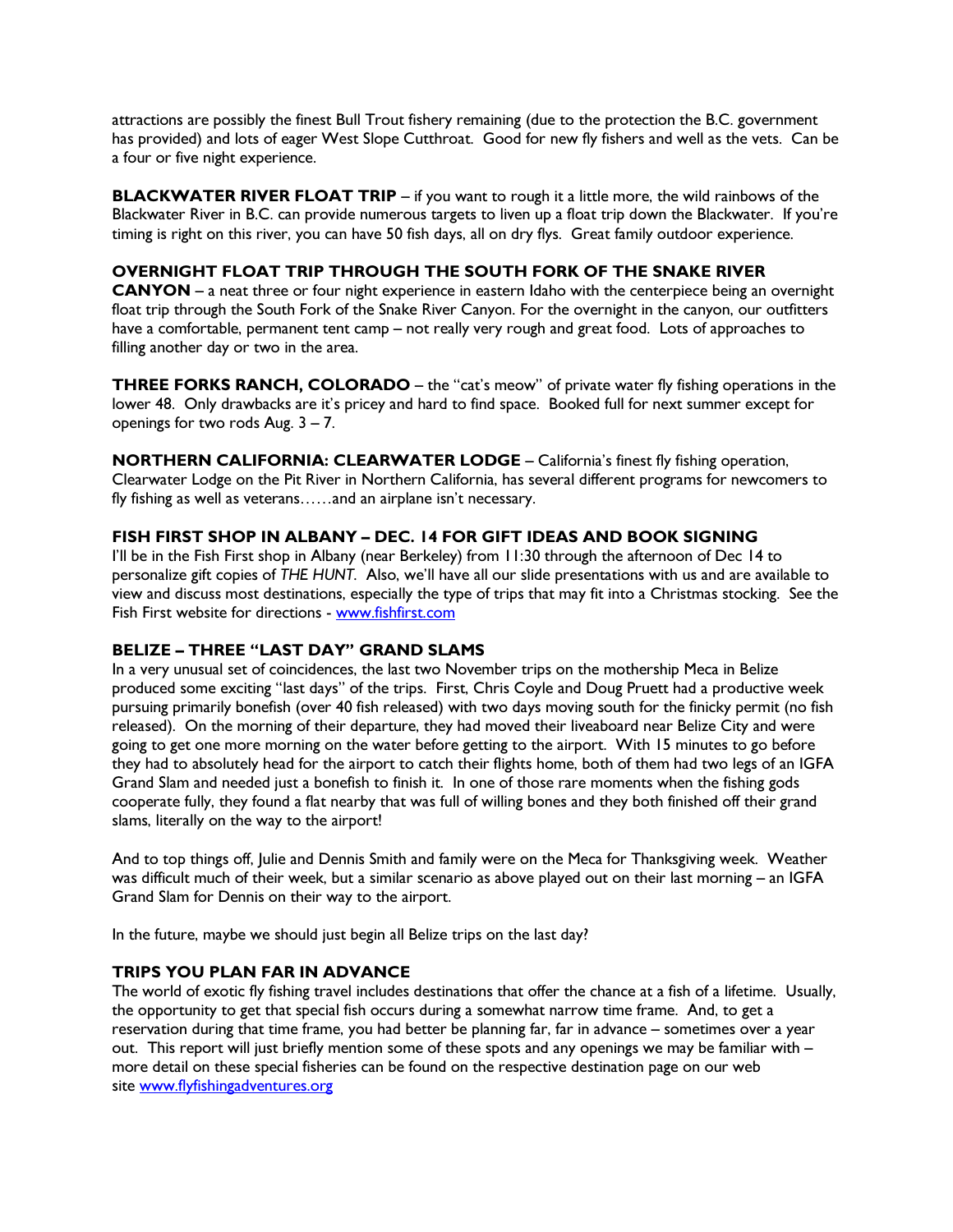ROYAL AMAZON, BRAZIL The world has discovered this four year old Amazon operation. This is THE place to fish the Amazon from if you are a fly fisher. Lots of sight fishing in a clear water river for trophy peacock bass to 15 pounds (and larger), arrowana and a comfortable base to headquarter. However, if you want to go in '08, better have your name on the list now.

NEW ZEALAND - INDEPENDENT GUIDES There are world class fly fishing lodges in New Zealand that offer some flexibility in booking because they take in  $12 - 16$  anglers at a time. However, the outstanding independent guides in NZ are "one of a kind" and they have their own regular clients who come back to fish with them each year. These are special guys who have special waters and when they're booked…that's it - they are not available. To be able to include some of these top independent guides in a NZ itinerary, you must engage in the process usually 12 months out, especially if you have a certain time frame you want to travel in.

GIANT BROOKIES OF THE MINIPI RIVER If your list of dream fish includes a five pound or larger brook trout taken on a dry fly, there is no better place in the world for that to happen..…bar none. My son and I just completed our fifth trip to this wilderness destination in Labrador. There are three lodges on the watershed and they are just completing the construction of the new lodge at our favorite location. Prime hatch times for 2007 were already full when we were up there this past July....so we reserved 16 spots over three weeks during the prime time in 2008 at the new lodge. Four of those spots are still open.

BELIZE VIA MOTHERSHIP – THE MECA AND SEADUCTION The greatest variety fishery in the world of saltwater flats fishing with bonefish, tarpon (from babies to 100+ pounders), snook, barracuda, and the finest permit flats on the globe. Living on the shallows inside the protection of the Belize barrier reef in this tropical paradise is a wonderful salt water adventure. The large number of repeat bookings also make this one difficult to get space on – need to get on the list early, very early, if you want to have a chance at a choice of dates. A few weeks still are open for '07, but the process for 2008 begins now.

PRIME TIME IN ALASKA Alaska may be the fishiest place on earth and a destination that every fly fisher needs to visit at least once. Most consider late August through September the prime time in Alaska – the silver salmon are in and the trophy rainbows are easiest to get at during this period. However, if you're going to one of Alaska's "A" lodges, best book 10 – 12 months out as the angling world is in touch with how special Alaska is at this time. We can book them all - our favorite "A" lodge is full for the end of summer period except for 2 open spots Sept. 8 – 15. Some openings remain for the "family week" July 28 – Aug 4; children, regardless of age, are half price this week.

"WORLD CLASS STEELHEAD" - BABINE AND DEAN RIVERS The prime summer run dates on the lower Dean are full – try getting on the list for '08 if you have interest. Some '07 prime space on the Babine for the fall run still remain…..but not much.

UNIQUE WORLD CLASS FISHERIES like Argenina's Rio Grande (giant sea run browns) and the Ponoi in Russia (Atlantic Salmon) have international followings and high client return rates at the best operations. Best try to plan for these a year or more out.

# THE HUNT FOR CHRISTMAS GIFTS?

If you are making up your gift giving list for Christmas and a new fly fishing book that has received the following accolades would satisfy some of your needs, see below for how to purchase a personalized copy:

- "THE HUNT is one of the great fly fishing classics of all time…...unbelievably good work."
- "….the finest collection of fly fishing photographs ever assembled…."
- "….overall, I'd be taxed to reach for a more enjoyable read…."
- "….I've never in all my years seen anything as profoundly special as THE HUNT…." An absolute masterpiece."

(see the website www.ffhunt.com for a full list of reviews and comments)